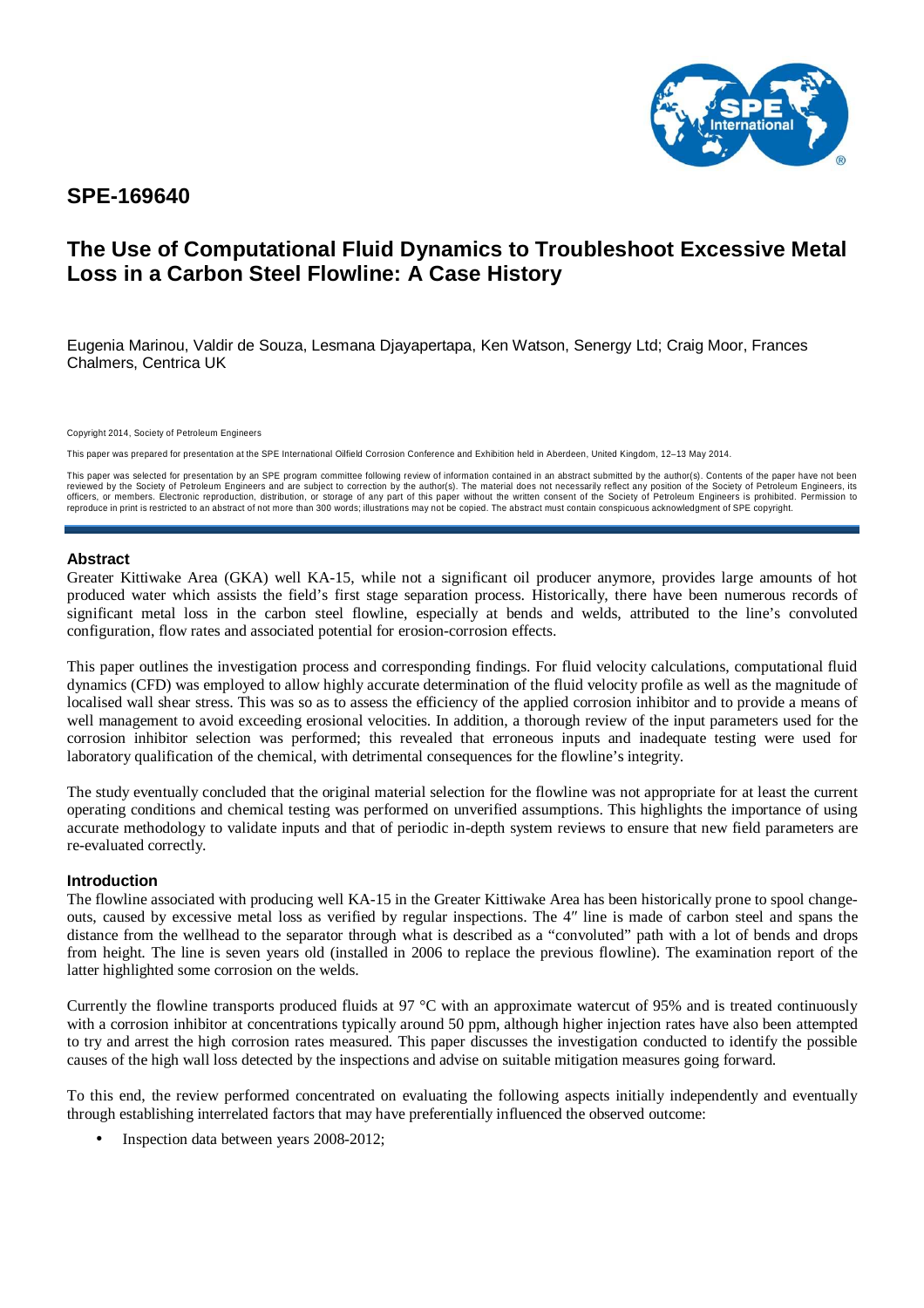- Corrosion monitoring data (between 2010-2011 for the corrosion coupon and September 2012 to February 2013 for the corrosion probe);
- Review of well test data to ensure that the velocities used for chemical testing were compatible with the flowing regime in place;
- Calculation of flow velocities and wall shear rates in sensitive parts of the system using a range of recent well test data to simulate high/low flowrates, using computational fluid dynamics (CFD) analysis. The results were then compared with accepted velocity limits for the material;
- Review of chemical qualification testing and application history; and
- Review of the examination report for the replaced flowline in 2006.

#### **Flowline History and Assessment Methodology**

The flowline was replaced in 2006 but unfortunately, no information on the baseline wall thickness survey was provided. Following removal, sections of the line were sent for a visual cross-section examination and crystallographic identification of corrosion products. The images obtained from the examination report indicated a higher degree of corrosion on the welds; it would appear that this was preferential weld corrosion and also an indication of general flow-induced corrosion, as shown in Figure 1. The exact reasons for the flowline replacement are not known, though it is believed they may have been prompted by the change of ownership of the field around that time.



**Figure 1: Indication of weld and flow-induced corrosion from metallurgical analysis KA 15 flowline.** 

Inspection by UT techniques of the flowline reported high corrosion rates (>> 0.1 mmpy), especially on the welds as weld root erosion. Inspection results were available for 2008, 2009, 2010 and 2012. A corrosion probe and a coupon are installed in a vertical section of the flowline. The data available from the probe cover the period from September 2012 to February 2013, whereas for the coupon only one retrieval dataset was available during the period between January 2010 and August 2011 corresponding to a total exposure time to produced fluids of 559 days.

Limited data on chemical injection KPI compliance were available for review (only 2012 data, which is somewhat surprising given the asset's reliance on chemical inhibition to mitigate against a high-profile corrosion risk). Nevertheless, corrosion inhibitor qualification test results were available and these are discussed in more detail in later Sections of this paper.

In order to evaluate and assess the wall shear stress and erosional velocities for the periods where well test data were available, two approaches were taken: (a) a standard calculation of velocity (using flow rates and the cross-sectional area) and (b) CFD modelling was employed and compared with the relevant API RP-14 (McLaurym, 2000) and DNV limits for soft materials (DNV RP0501, 2007). Dimensional and profile details of the internal configuration of the current KA-15 flowline were based on the 2006 examination report. Critical areas such as bends, low wall thickness regions and welds were selected for CFD simulation, indicated in Figure 2 as Region 1 and Region 2, respectively.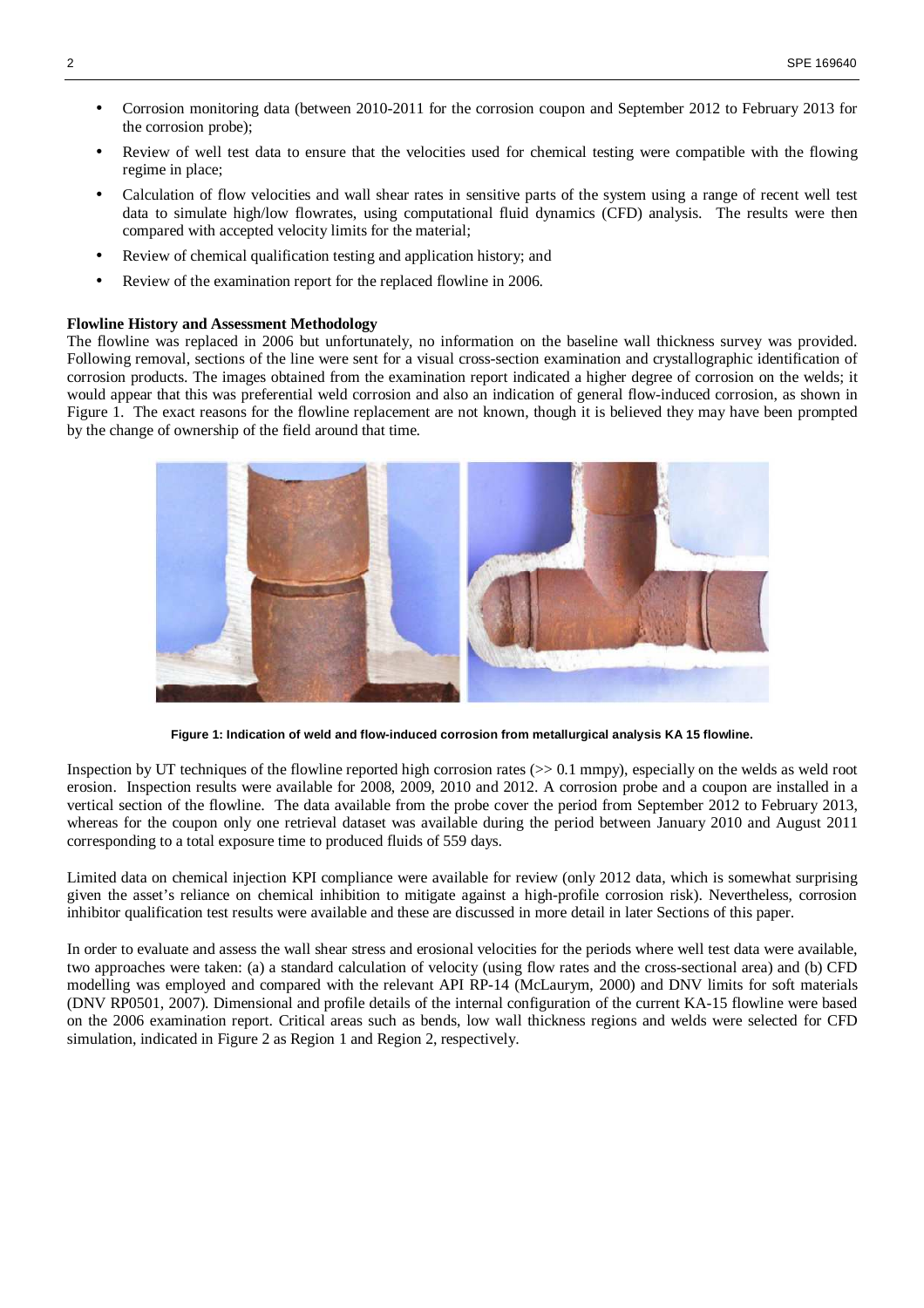

**Figure 2: Pipework region selection for CFD modelling.** 

The assessment focussed on the expected degradation mechanisms for the flowline, which for carbon steel are as follows:

- $CO<sub>2</sub>$  corrosion (efficiency of the corrosion inhibitor dosage and its availability);
- Erosion-corrosion or flow-induced corrosion;
- MIC corrosion (unlikely due to the high reservoir temperature);
- Cracking mechanisms due to  $H_2S$  (not assessed as the material specification was not available, but the material may be required to comply with ANSI/NACE (MR0175/ ISO15156, 2010) for sour service, as the produced fluids contain  $H<sub>2</sub>S$ ).

Sand presence in the system has not been reported in the field to-date and, therefore, in this case the system was considered to be solids-free. Also, the chemical composition of the welds was not known and these have not been discussed in this paper.

#### **Results and Discussion**

*Inspection and Corrosion Monitoring:* Wall thickness measurements performed by UT showed values of wall loss that were much higher than the acceptable 0.1 mmpy for carbon steel. The line has been inspected every year since 2008 at different locations. KA-15 is a 4" line with a nominal wall thickness of 20 mm and a 6 mm corrosion allowance (CA). There is no information available on the initial wall thickness (baseline survey) of the flowline when installed in 2006. The first available inspection results in 2008 indicated the wall thickness to be between 14.3 to 23.5 mm.

The CA of 6 mm would allow for a 0.3 mmpy corrosion rate for an expected design life of 20 years. However, there are two issues with this statement:

- The design life of 20 years is not certain but has been suggested by the Operator as a reasonable assumption;
- The corrosion rate of 0.3 mmpy is not supported by any documented reference.

For this reason and in the absence of the formal documentation and information on the parameters used for the initial material selection for the line, all further assessments were conducted on the premise of a maximum inhibited annual corrosion rate of 0.1 mmpy.

A summary of the inspection results for the areas with measured wall thickness which resulted in corrosion rates higher than 0.1 mmpy is shown in Table 1.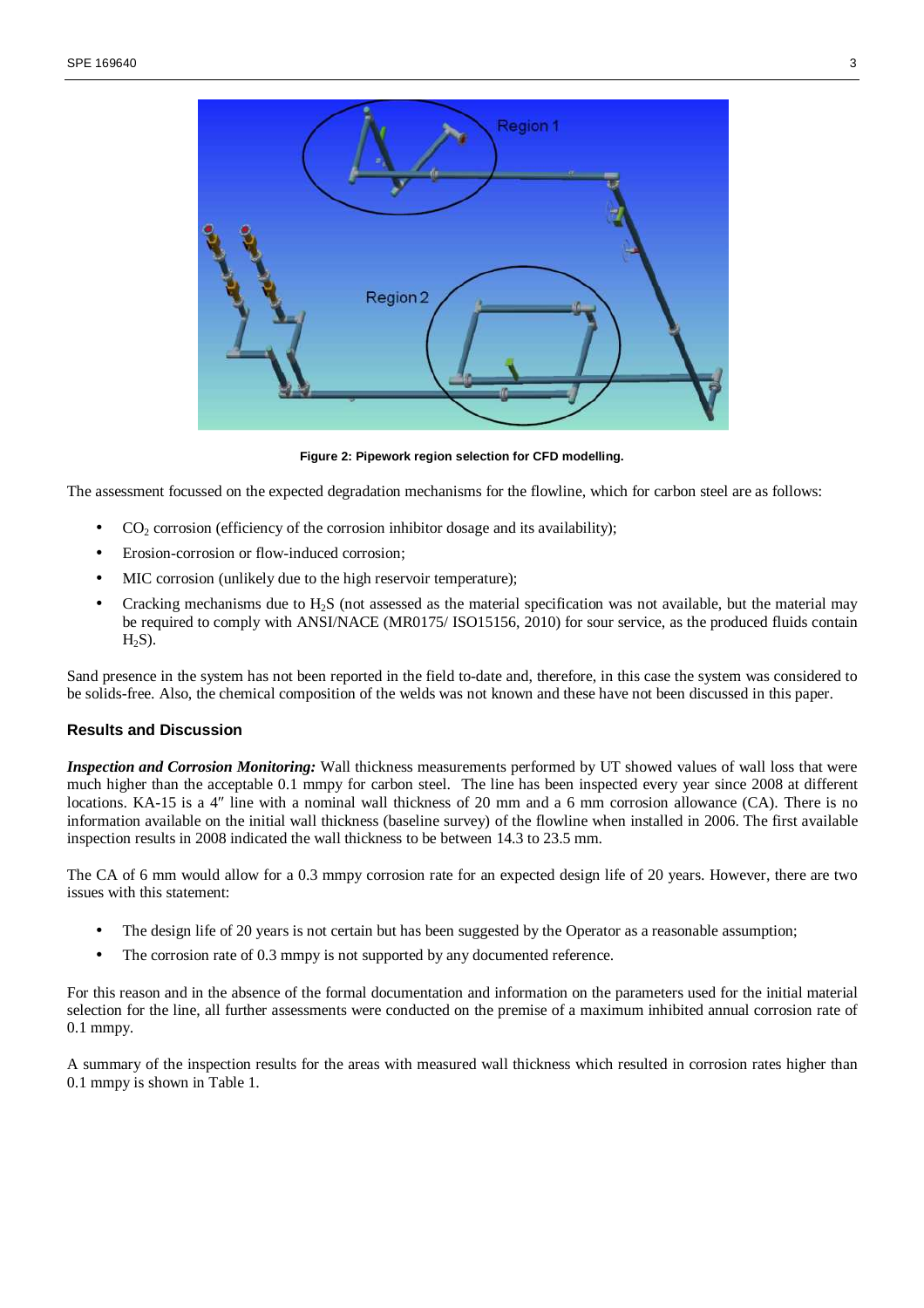| Location /  | Inspection Dates and Wall Thickness Measurements (mm) |      |            |      |        |            |      |               | Overall<br>Loss | <b>CR</b>     |        |      |        |
|-------------|-------------------------------------------------------|------|------------|------|--------|------------|------|---------------|-----------------|---------------|--------|------|--------|
| Orientation | <b>Nov-12</b>                                         |      | Aug-12     |      | Feb-12 | May-11     |      | <b>Dec-10</b> | Apr-09          | <b>Nov-08</b> | Mar-08 | (mm) | (mmpy) |
| F2(H)       |                                                       |      |            |      |        |            | 20.0 | 20.4          |                 |               |        | 0.4  | 0.97   |
| W4(V)       |                                                       |      |            |      |        |            |      | 21.8          | 23.5            |               | 22.4   | 0.6  | 0.22   |
| W5(V)       |                                                       |      |            | 18.1 |        |            | 18.2 |               | 23.3            |               |        | 5.2  | 1.56   |
| W7(H)       | <b>WRE</b>                                            | 15.4 | <b>WRE</b> | 15.4 |        | <b>WRE</b> | 17.6 |               | 22.8            |               |        | 7.4  | 2.06   |
| W10(H)      |                                                       |      | <b>WRE</b> | 16.8 | 16     | <b>WRE</b> | 16.0 |               |                 |               | 20.3   | 3.5  | 0.79   |
| F15(H)      |                                                       |      |            | 13.6 | 13.25  |            | 14.3 |               |                 | 14.3          |        | 0.7  | 0.19   |
| W25(H)      |                                                       |      |            |      |        |            |      | 20.8          | 22.8            | 22.6          | 22.4   | 1.6  | 0.58   |
| W29(H)      |                                                       |      |            | 19.9 |        | <b>WRE</b> | 18.5 |               | 23.2            | 23.5          |        | 5.0  | 2.00   |
| W33 (H)     |                                                       |      | <b>WRE</b> | 18.4 |        |            |      | 19.8          | 22.6            |               |        | 4.0  | 1.26   |
| W36 (H)     |                                                       |      | <b>WRE</b> | 18.6 | 16.7   | <b>WRE</b> | 17.0 |               | 23.2            |               |        | 4.6  | 1.38   |
| W40 (V)     |                                                       |      | <b>WRE</b> | 17.5 |        |            |      | 20.9          | 22.9            |               |        | 5.4  | 1.62   |
| W43 (H)     |                                                       |      |            |      |        |            |      | 20.9          | 23.0            |               |        | 2.1  | 1.26   |
| F50 (H)     |                                                       | 12.4 |            |      | 12.4   |            | 14.2 | 15.1          |                 | 13.8          |        | 2.7  | 1.41   |
| W46 (H)     |                                                       |      |            |      |        | <b>WRE</b> | 19.6 |               | 24.3            |               |        | 4.7  | 2.26   |
| F54 (H)     |                                                       |      |            |      | 18.3   |            | 19.1 |               |                 |               |        | 0.8  | 1.06   |
| W47 (H)     |                                                       |      | <b>WRE</b> | 17.1 |        | WRE        | 18.0 |               |                 |               |        | 0.9  | 0.72   |
| F55 (H)     |                                                       |      |            |      | 18.9   |            | 19.6 |               |                 |               |        | 0.7  | 0.93   |
| W55 (H)     |                                                       |      |            | 19.0 |        |            |      | 21.4          | 23.6            |               |        | 4.6  | 1.38   |
| F64 (H)     |                                                       |      |            | 15.6 | 14.1   |            |      |               |                 | 20.3          |        | 6.2  | 1.91   |

### **Table 1: Summary of inspection and corrosion rates.**

From the available inspection reports (NDT – shear scan ultrasonic historical data), some of these locations have been identified as exhibiting weld root erosion (WRE). It is important to emphasise that the UT results are subject to measurement error due to surface roughness effects and in the present case, it is believed that the measurements at the welds were conservative and possibly overestimating the wall loss. It is also worth noting that most of the locations with high corrosion rates were found on the welds and in the horizontal position. In the case of vertical orientation, the highest corrosion rates were located close to the dome ends, where high turbulence is expected.

Figure 3 shows the wall thickness measurement results for five selected locations as an example. In all cases, it seems that there is a consistent trend of decreasing wall thickness, especially pronounced between years 2009 and 2011. This suggests that irrespective of which parameter dominated the corrosion mechanism (CO2, flow regime, corrosion inhibitor dosage and availability, PWC, etc.), in practice the material degradation was not successfully arrested.



**Figure 3: Wall thickness measurements as a function of time for seven selected locations.** 

The wall thickness loss has also been monitored by using a corrosion probe and a coupon. Both are located on a vertical section of the flowline but the configuration of the monitoring equipment (type and orientation) is not known.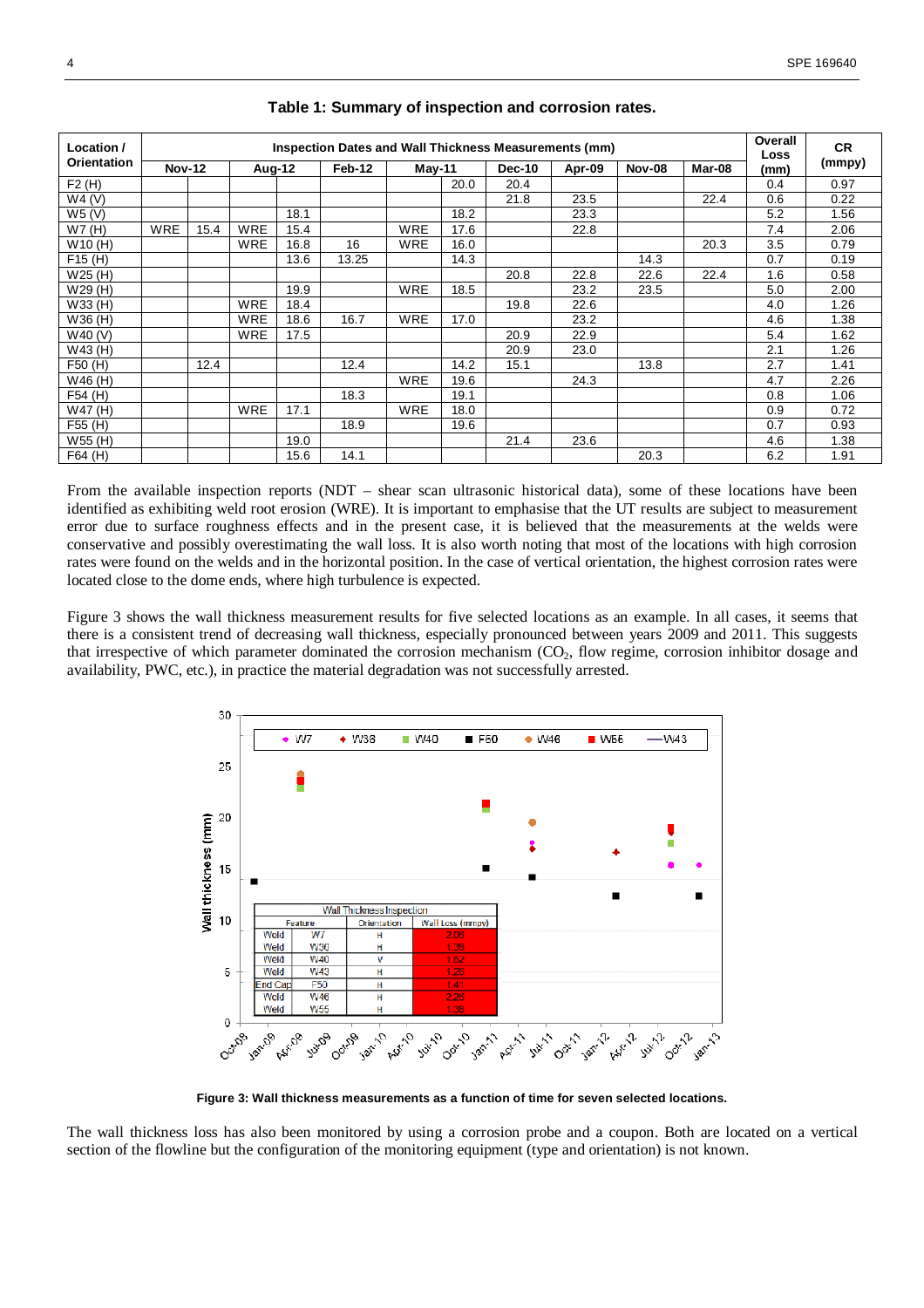It is understood that historical corrosion monitoring data are only available for the time periods as follows:

- **For the corrosion coupon:** from 30-Jan-2010 until 12-Aug-2011; there is no information as to whether a new coupon was installed in the line after the last recorded retrieval.
- **For the corrosion probe:** the provided information indicated that a new logger and T80 ER probe were installed in August of 2012 with monitoring from September 2012 to February 2013; there is no information regarding an earlier probe in the line or the status of the probe post-March 2013 (records indicate that the probe expired at that time).

The corrosion coupon retrieved in 2011 and covering the time period between January 2010 and August 2011 (559 days) showed 0.041 mmpy of general corrosion and 0.072 mmpy for pitting. These values are considered low according to NACE (RP0775, 2005), however, it is important to emphasise that the coupon is located in a suboptimal part of the system, as the majority of the observed high metal loss has been found in horizontal sections.

The corrosion probe readings from September 2012 to February 2013 resulted in an average corrosion rate of 0.7 mmpy  $(\pm 0.1)$ . The corrosion probe is also located in a vertical section of the flowline close to the coupon so similar considerations to those outlined above apply. As mentioned, the probe expired in March 2013 and no further readings have since been available.

Despite the limitations originating from the position of the corrosion probe, the corrosion rate measured appears to indicate that unacceptable corrosion is taking place and that would corroborate the historical NDT findings. This investigation also assessed the impact of high liquid flow rates (from well test data); again, the corrosion rate appears to increase as a function of higher fluid velocities (Figure 4).



**Figure 4: Probe readings and well test data for the case designated 'high flow' rate.** 

*CFD Modelling and System Velocities:* Computational Fluids Dynamics (CFD), in its simple term, is a computational method used to model and simulate fluid flow in a bounded domain. The bounded domain is needed to generate what is known as the 'volume mesh' where the fluid would flow. The fluid simulated could be of any type, such as liquids (e.g. water, oil), gas (e.g. air, nitrogen, methane), or particles (e.g. sand). The combination of multiple fluids, known as multiphase flow, can also be simulated, e.g., water, oil and gas, or water with sand which leads to erosion analysis.

Behind the scenes of CFD is simple physics; the motion of a fluid element in a three dimensional space is described by the continuity, momentum and energy equations and the governing mathematical equations are solved numerically using computers, hence the term Computational. CFD is a powerful technique and a proven technology, particularly in the aerospace and automotive industries. CFD has been used regularly and aggressively as a design tool, troubleshooting tool, or as a means to understand what happens with the dynamics of the fluids. Conventional velocity modelling of flow in pipes assumes uniform flow for the cross sectional area. Whilst this may be true for some flow in straight pipelines it is certainly not the case where there are bends and tortuosity in more convoluted flow lines. The CFD approach is rigorous in that the geometry of the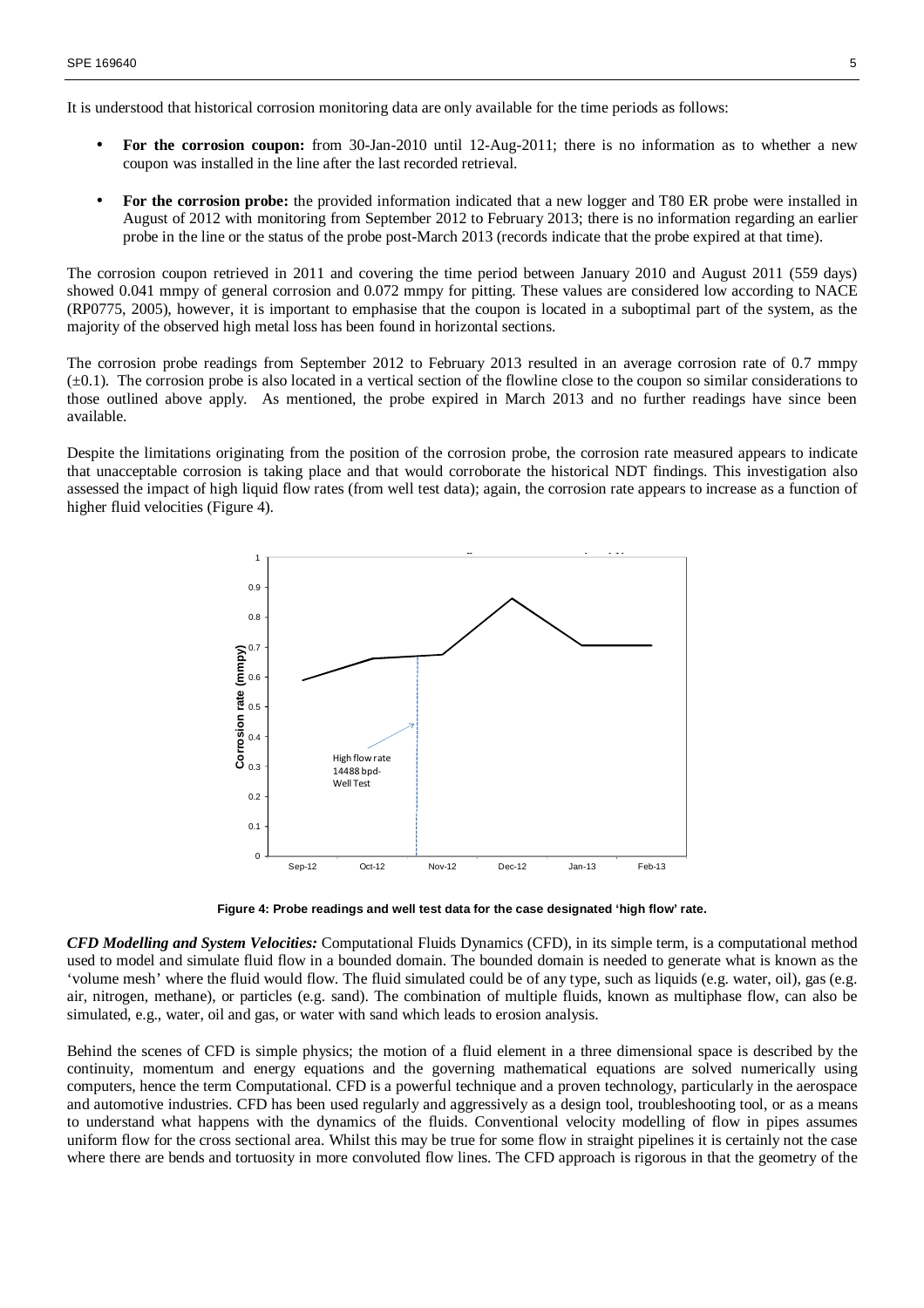pipes is honoured together with the fluid properties, rates and dynamics giving a true picture of velocity maxima and minima across the entire system. This velocity fluctuation can lead to poor inhibitor retention, increased corrosion and increased erosion at high velocity regions of the system. The impact of the increased velocity needs to be considered along with the area subject to this velocity.

Therefore, given the complexity of the flowline's geometry in the present case (especially around bends) and as standard flowrate/pipe diameter calculations would inevitably provide only bulk, average liquid velocities, it was decided that CFD would be the best available modelling approach to obtain highly accurate flow velocities and wall shear stress profiles.

#### Flow parameters and well test data

Flow conditions were derived using well test data. The modelling approach taken in this study attempted to represent two different flow rate regimes for the line, a "low flow" at *ca.* 9,000 bpd and a "high flow" one at *ca.* 15,000 bpd. This was to ascertain the KA-15-specific threshold above which flow effects may become too significant for chemical inhibition to be successful. As the watercut is high, the fluid through the flowline was assumed to be only water with a temperature of 97 °C. The outlet conditions were assumed to be comparable and hence match those of the inlet.

#### Geometry configuration and selected sections

The external geometry was based on the as-built isometrics. Two regions (sections) of the KA-15 flowline were initially chosen to perform CFD analysis as illustrated in Figure 2. These regions represent areas with high wall loss  $(>=0.1 \text{ mm})$  on the dome ends and also weld root erosion from the inspection results. The boundaries of Region 1 cover the length between the wellhead to a dome-end feature; this was chosen because the fluid velocity would be at its maximum in the flowline (prior to frictional pressure losses further downstream). Region 2 was selected to cover a number of locations with a high measured wall thickness loss. Figure 5 shows an example of the CFD preparation for modelling the external geometry using specialised 3D graphics software.



**Figure 5: Example of an original Isometric drawing and the external geometry preparation for CFD modelling.** 

The following assumptions were made for the CFD simulations:

- Pipe wall thickness 15 mm throughout; this was selected based on the last inspection results for the dome ends and so as to represent current pipeline flowing conditions and simplify the geometry for the CFD modelling. According to this, the fluid O.D. is 84.3 mm;
- Added the butt weld feature on each Tee; this weld protrudes into the bore by 6 mm;
- Added 500 mm to the inlet, so there is approximately 1,000 mm straight at both the inlet and outlet end of each region;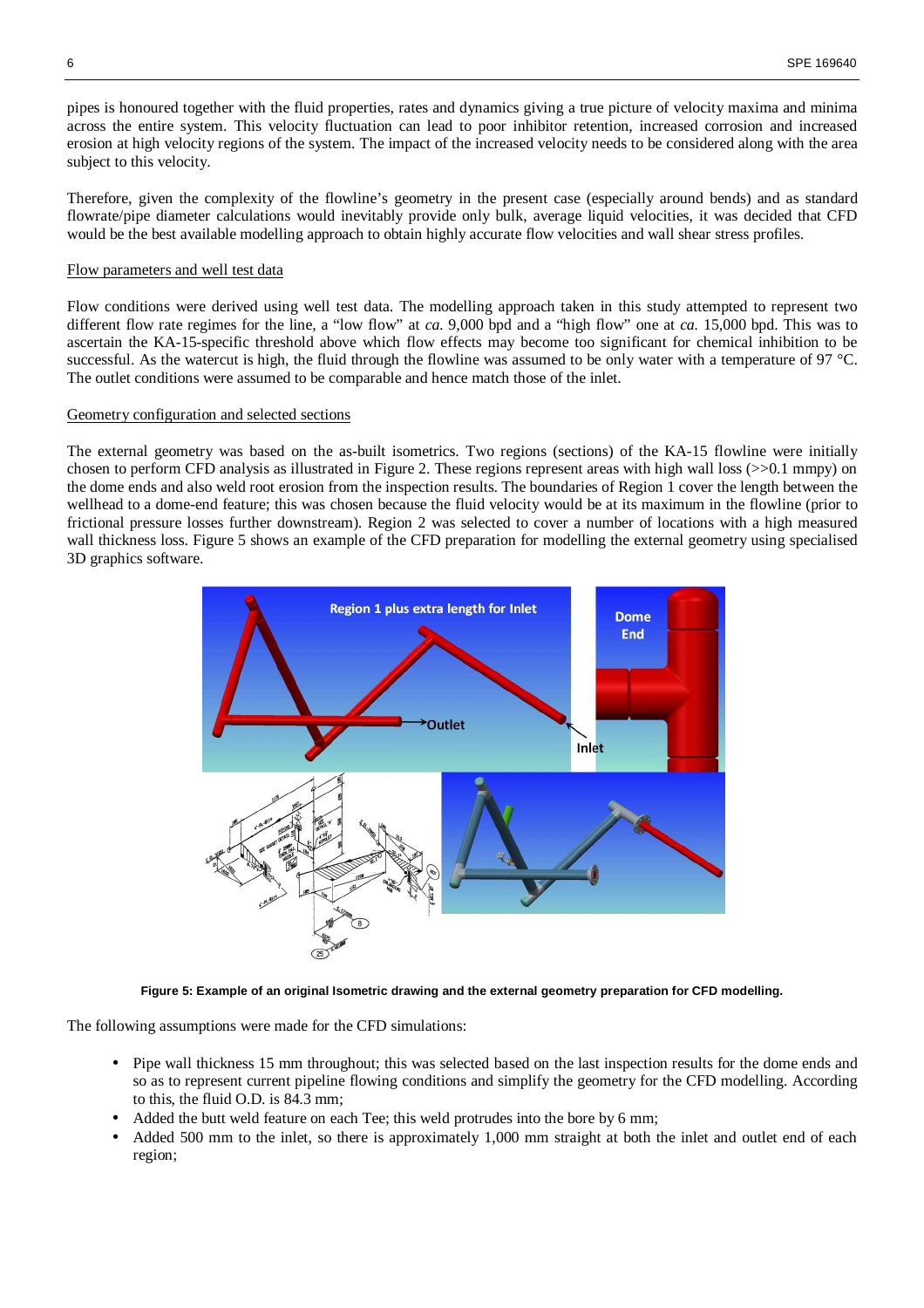• The flowing fluid was assumed to be only water (and since the watercut is 95%).

#### CFD simulation results

CFD simulations were performed for Regions 1 and 2 for the high/low water flow rates. To facilitate the interpretation of the results (influence of geometrical configuration and analysis of velocity and wall shear stress), 'corners' or bends were designated for each region. For simplicity, only the high flow rate results for Region 1 are described in detail and depicted pictorially in this paper, as these represent the worst-case conditions for the system.

The velocity and shear stress profiles modelled for Region 1 are shown in Figure 6 (a-b). The velocity reaches values higher than 10 m/s in dome ends (the "red" regions) especially on the weld locations. In (b), the areas in "red" highlight high values of shear stresses in agreement with the velocity profile, and reach a magnitude in excess of 200 Pa. In terms of the corner profiles, (c) and (d) show a close-up image of the velocity and shear stress profile for Corner 3 emphasising high shear stress areas. Similar results were obtained when modelling Region 2.



**Figure 6: Velocity and wall shear stress profiles for pipework designated "Region 1" for a high flow rate.** 

It is worth noting that performing standard fluid velocity calculations for the 'low/high' cases, gave average velocities of 2.8 and 4.7 m/s (assuming a 15 mm wall thickness), respectively, i.e., if CFD had not been used for this assessment, the impact of flow-related effects on the overall corrosivity would have been missed.

The CFD simulations also identified areas of excessive shear rates, i.e., in the order of a few thousands of Pa. These are the result of localised 'wavelets' of hydrodynamic energy and were found in regions around all the welds. Figure 7 'zooms' into such a section to highlight the location and extent of these regions.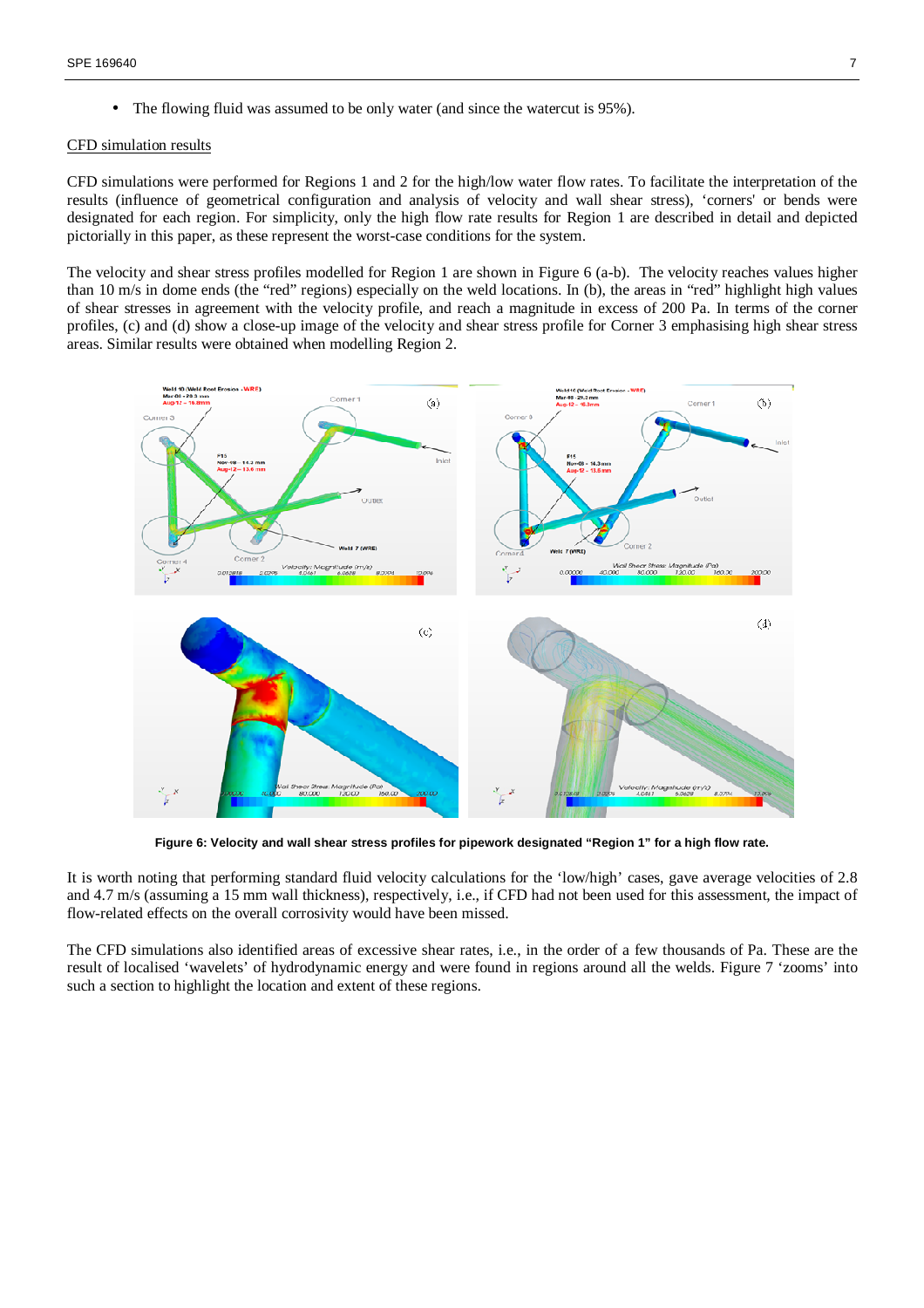

**Figure 7: Velocity and wall shear stress profiles for pipework designated "Region 1" for a high flow rate. The length of the "red" area spans ca. 8 mm.** 

A summary of the maximum velocity and maximum shear stress for each region under high and low flow conditions obtained through CFD is shown in Table 2. The velocity can reach values of 11.6 m/s and shear stress of 3,156 Pa under high flow conditions and 7 m/s velocity and 1,316 Pa shear stress under low flow conditions. These values are very high and are expected to affect the corrosion inhibitor's ability to form a homogeneous protective film on a metal surface, which is discussed in more detail later in this paper.

|  |            |                                                    | Region | $V_{max}(m/s)$ |                  | Average WSS (Pa) <sup>(2)</sup> | Max WSS (Pa) |
|--|------------|----------------------------------------------------|--------|----------------|------------------|---------------------------------|--------------|
|  | Flow (bpd) | Standard Velocity Calculation (m/s) <sup>(1)</sup> |        |                | <b>Flat area</b> | Weld                            |              |
|  | Low        | 2.8                                                |        | 6.5            | 61.9             | 203.8                           | 525          |
|  |            |                                                    | 2      | 7.0            | 60.5             | 197.4                           | 1,316        |
|  | High       | 4.7                                                |        | 10.8           | 169.7            | 556.1                           | 1,298        |
|  |            |                                                    | 2      | 11.6           | 164.6            | 545.5                           | 3,156        |

**Table 2: Summary of the maximum velocity and maximum shear stress for high and low flow conditions.** 

*Notes:* 

(1) Calculation based on the expression: velocity = flow-rate/cross-sectional area. The wall thickness used for calculating the ID of the pipe was 15 mm. (2) Example for one of the corners for each region at low and high flow rate.

The velocity of 11.6 m/s is above the maximum of 10 m/s for soft materials (DNV-RP0501, 2007) and also the limits established by API RP 14E of 6 m/s (McLaurym, 2000). Although the DNV-RP0501 does not state a velocity limit specifically for steel, the 10 m/s was used as the reference limit in this paper.

On this basis, the low flow rate modelled scenario did not lead to erosional velocities; however, the high flow rate exceeded the 10 m/s limit. The CFD modelling performed here has highlighted high calculated values of velocities and shear stresses at the dome ends which suggests a good correlation with the UT inspection results and the findings of the 2006 examination report and implied WRE and PWC in a number of areas. It should be stressed that irrespective of flow rate (high/low), the inherent corrosivity of the fluid is such that velocity-related effects serve primarily to accelerate corrosion and compromise the inhibitor's ability to form a uniform protective layer, as discussed in the Section on chemical selection. What this means in practice is that there are synergistic effects into play, with the erosional velocity being a contributing factor rather than the dominant material degradation mechanism.

## **Chemical Mitigation and Qualification Testing**

From the records available it appears that the flowline has been historically treated with a corrosion inhibitor, at least from 2010 onwards. Between 2010 and Q2 of 2011, a combined scale/corrosion inhibitor (Product "A") was injected into the KA-15 flowline at 50 ppm on total fluids to begin with based on produced water rates, though later lowered to 15 ppm for a period in response to deteriorating oil-in-water/separation issues. The asset changed out this chemical to another combined scale/corrosion inhibitor (Product "B"), with an improved environmental profile. The injection rate was then set to 50 ppm.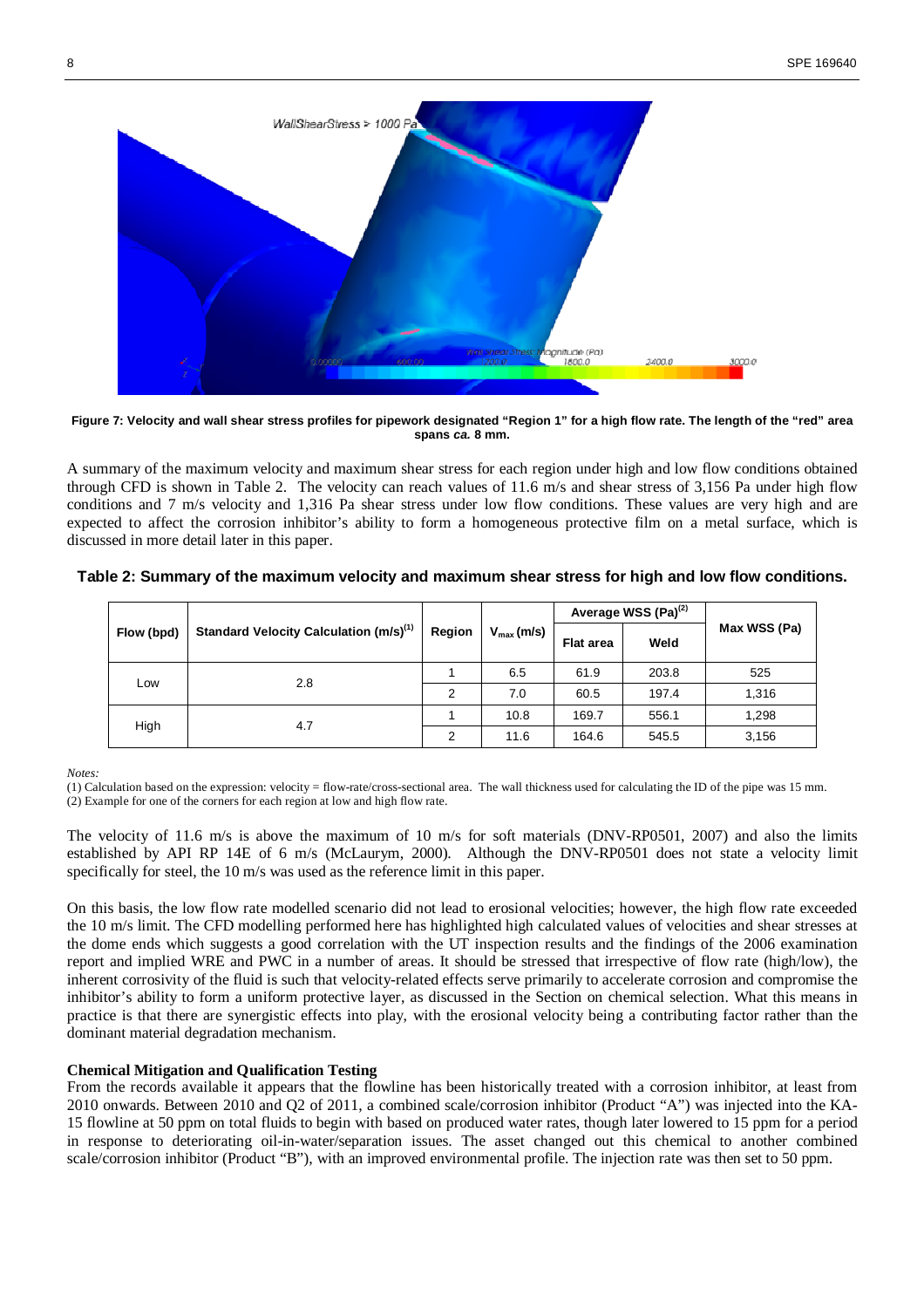However, the corrosion rates as measured by the corrosion probe continued to be unacceptable despite the good compliance with the injection rate KPI, at least in 2012 which is the only year for which data were readily available for review (Figure 8).

As expected, the asset's first response was to increase the injection dosage of the chemical and continue to monitor metal loss readings. Despite a significant increase in injection rate, the measured corrosion rates remained unacceptable, hence why additional factors had to be assessed, especially around the laboratory testing parameters for the chemical qualification, flow regime in the flowline and the tolerance of the carbon steel metallurgy to the *in situ* corrosive environment.



**Figure 8: Corrosion inhibitor KPI compliance in 2012.** 

*Chemical qualification parameters:* The review conducted brought to light a number of findings regarding the chemical qualification testing:

- It seems that no testing on pipe welds has ever taken place, at least not for the two most recent chemical changes (Products "A" and "B"). This is surprising and not in compliance with standard corrosion inhibitor selection criteria, especially given the indications of pipe weld corrosion from the 2006 examination report.
- The dosage established for Product "A" was based on the flowing conditions of another subsea tieback in the wider field (Goosander):
	- o Temperature =  $70^{\circ}$ C
	- o  $CO_2$  partial pressure = 0.69 bar
	- o Linear velocity =  $0.65$  m/s (or 1,050 rpm)

These parameters, however, are not representative of the KA-15 flowline conditions, as will be discussed further in this Section. It would appear that an empirical extrapolation took place to derive the 50 ppm injection rate without validation of conditions so as to reflect the different flowing environment.

When Product "A" was replaced by Product "B", laboratory testing specific to KA-15 was conducted. For the RCE testing at least, which is the most representative of a flowing system, the following input parameters were used:

- o Temperature =  $70^{\circ}$ C
- o CO<sub>2</sub> partial pressure =  $0.53$  bar
- o Linear velocity =  $1.24$  m/s (or 2,000 rpm)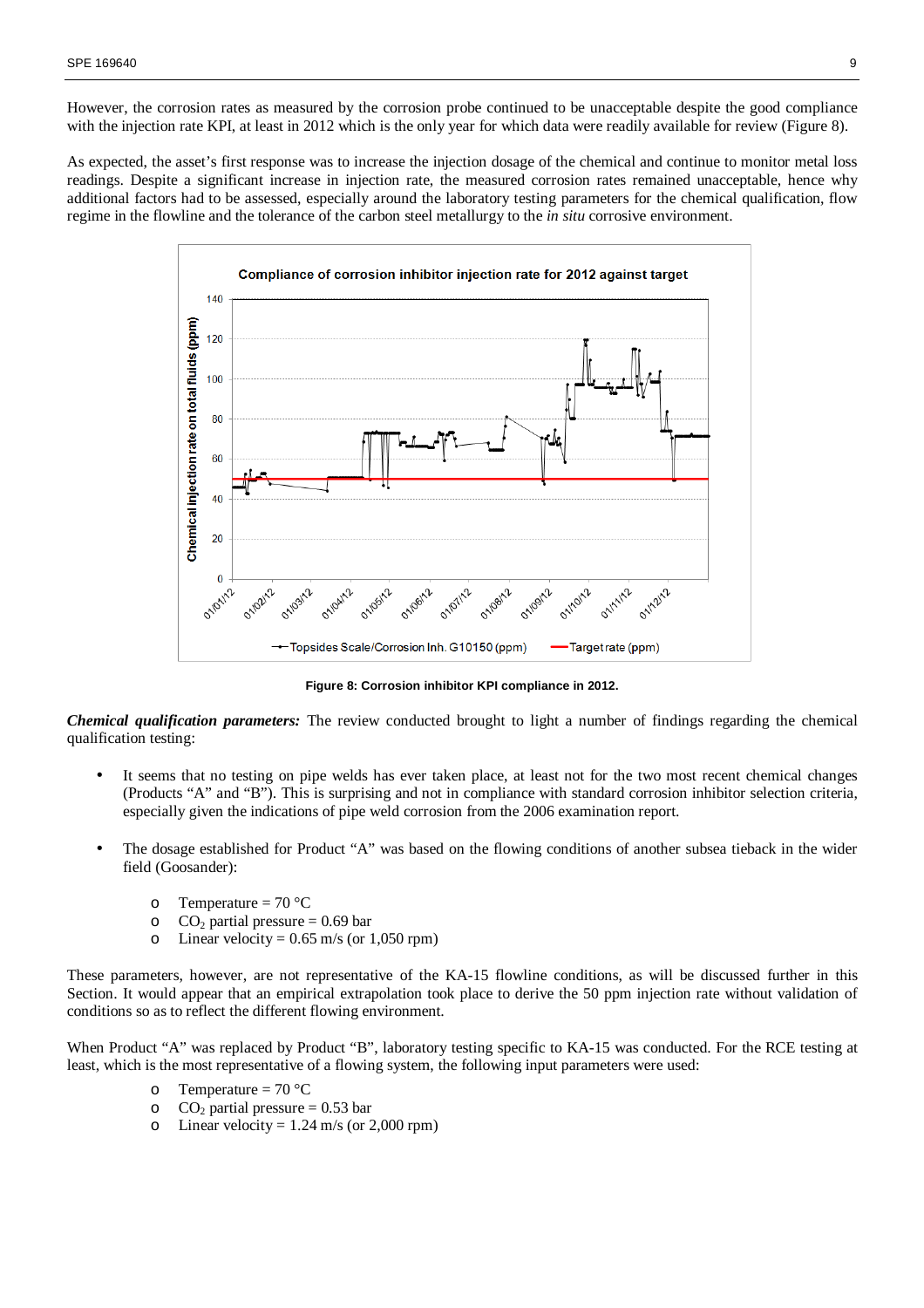This resulted in corrosion rates between 0.10 and 0.14 mmpy using an injection rate of 50 ppm for synthetic brine simulating the field produced water and the laboratory data are shown in Table 3. Unfortunately, other than equipment limitations regarding the test temperature, there are no references to explain the selection for the CO<sub>2</sub> partial pressure and linear velocity. These results and unreferenced assumptions for the test set-up raise questions as to why the chemical was deemed suitable for application in the field.

| <b>Corrosion inhibitor</b> | Concentration (ppm) | Initial corrosion rate (mmpy) | Final corrosion rate (mmpy) | % inhibition |
|----------------------------|---------------------|-------------------------------|-----------------------------|--------------|
| Product "A"                | 50                  | 1.33                          | 0.18                        | 85.94        |
|                            | 50                  | 1.49                          | 0.15                        | 89.90        |
| Product "B"                | 50                  | 1.09                          | 0.10                        | 90.69        |
|                            | 50                  | 1.07                          | 0.14                        | 86.19        |

## **Table 3: Corrosion inhibitor laboratory testing results.**

Because of these shortcomings, part of the investigation conducted included the validation of the laboratory testing assumptions. The results of this exercise are summarised next:

- The use of CFD using detailed system geometry to calculate the local wall shear stress rates and fluid velocities on the basis of production rates from recent well tests showed that liquid velocities varied between 5 and 11 m/s, the latter in excess of the DNV (RP-0501, 2007) threshold for soft materials as already stated. The laboratory test linear velocity-equivalent of 1.24 m/s is almost 5 times lower than the minimum actual value. It is suspected that this figure was selected on the basis of flowrates through the 8″ Goosander subsea flowline rather than the 4″ KA-15 flowline. Corrosion inhibitors work on the premise of forming a protective film on a metal surface, held in place by weak electrostatic forces. At high velocities, their ability to successfully coat a surface can drop significantly and unless compensated for by significant increases in dosage, they cannot provide the protection needed. The lab testing as conducted has given no indication on how the product performs at high shear rates, such as those found in the system here.
- The KA-15 wellhead temperature is around 97 °C; it is uncertain whether the temperature of 70 °C used in the laboratory testing can reflect accurately the rate of corrosion reactions.
- The total system pressure to derive the  $CO<sub>2</sub>$  partial pressure that is supposed to be used to assess the corrosivity of the fluids in the flowline is that at the wellhead or the bubble point pressure, whichever is lower. Here the wellhead pressure is approximately 154 bara and the saturation pressure of the fluids at *ca.* 100 bara – and this is the correct pressure to use for corrosivity calculations. The partial pressure of 0.53 bara used for laboratory testing appears to have been derived using a total pressure of only 15 bara. This is believed to correspond to the separator pressure, which however, is downstream the KA-15 flowline and thus cannot possibly represent the system correctly. Moreover, the laboratory test reports do not provide any reference regarding the  $CO<sub>2</sub>$  content used – this should be obtained from the most recent well tests or at least the PVT report for the well (as was done here) to reflect the worstcase scenario.
- Taking these aspects into consideration, the real partial pressure for  $CO<sub>2</sub>$  in the KA-15 flowline is closer to 3.54 bara, i.e., again the corrosivity of the fluid has been significantly underestimated when performing laboratory testing.

New laboratory testing was initiated in March 2012, as a result of recent inspection and monitoring data (corrosion probe) which continued to show unacceptably high metal loss; in addition it was desirable that a higher temperature would be used for testing to help simulate the live system more accurately. An Ecoclave was employed in order to conduct the testing, with parameters as follows:

- o Temperature =  $90 °C$
- $\degree$  CO<sub>2</sub> partial pressure = 0.9 bara
- No information on shear rates used was provided, therefore it has been assumed that these were the same as before (1.24 m/s or 2,000 rpm)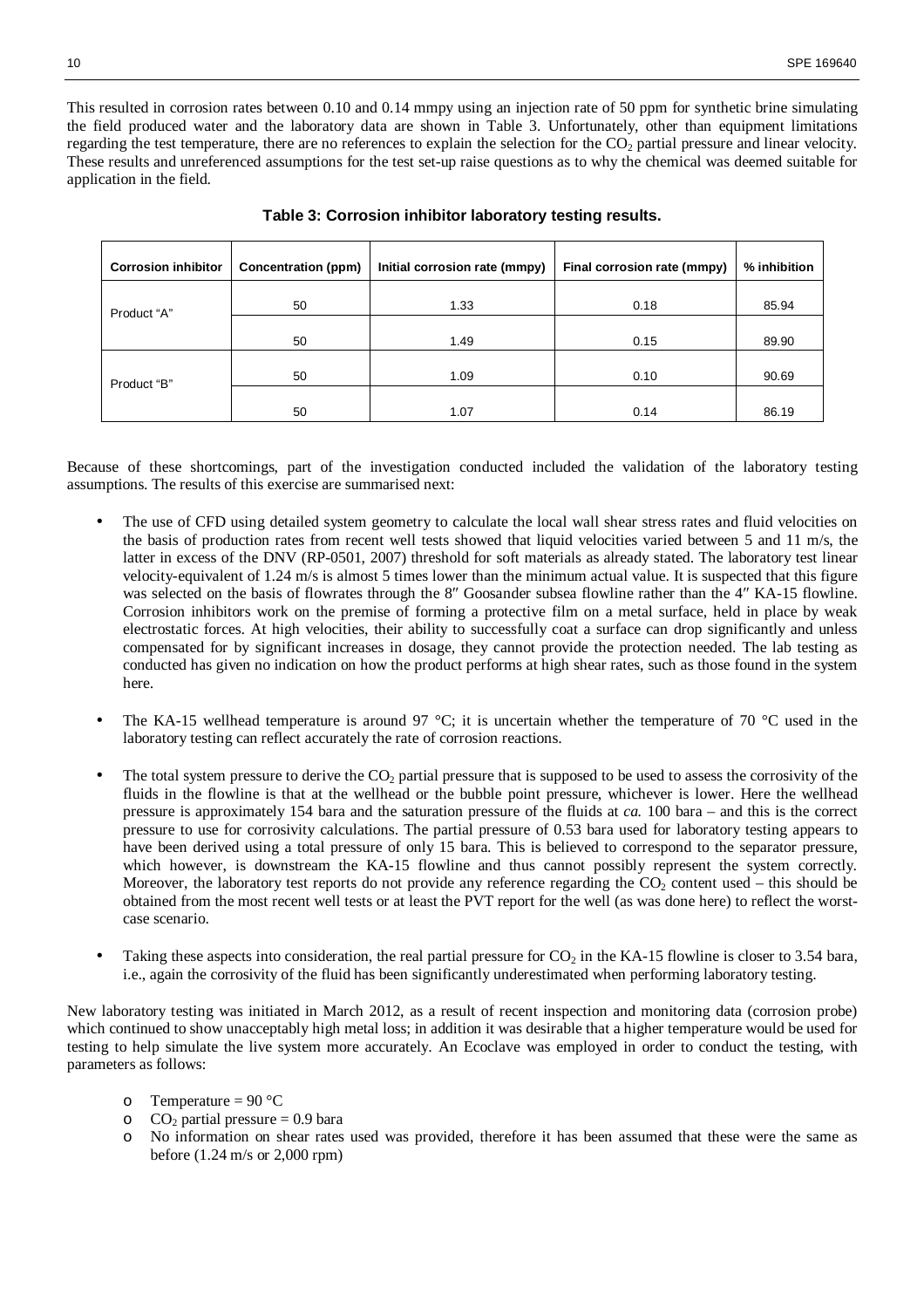As can be seen, while the temperature chosen is much closer to the system's at 97 °C, again the partial pressure of  $CO_2$  is much lower than the actual 3.54 bara, therefore, the lab tests are still not representative of the conditions in the KA-15 flowline. Perhaps not unexpectedly, the chemical failed to confer the required inhibition (1.58 mmpy as shown in Table 4) at a dosage of 50 ppm but more alarmingly at conditions that are far less corrosive than those in the field. The vendor's recommendation in response to the high corrosion probe readings was to keep increasing the chemical injection rate in increments of 25 ppm, measure chemical residuals in the laboratory and try to correlate with the readings of the corrosion probe; this also failed to arrest the corrosion rate and had to be suspended because of its detrimental impact on oil-in-water concentration.

**Table 4: Measured corrosion rates for Product "B" using an Ecoclave.** 

| Product "B" dosage<br>Initial corrosion rate<br>(ppm)<br>(mmpy) |       | <b>Final corrosion rate</b><br>(mmpy) | % Inhibition |  |
|-----------------------------------------------------------------|-------|---------------------------------------|--------------|--|
| 50                                                              | 11.52 | 1.58                                  | 86.28        |  |

Further to the cost associated with chemical injection at high concentration rates, it is important to highlight the significance of providing and sense-checking the input parameters for the design of the testing set-up. To appreciate the impact of using erroneous data in the present case, some theoretical corrosion rate calculations were performed using different industryaccepted models to represent (a) the chemical vendor's inputs for the laboratory testing and qualification of the corrosion inhibitor, i.e., a pressure of 15 bara, temperature of 70 °C, a brine salinity of *ca*. 58 g/l, a  $CO_2$  content of 3.54 mole% and a linear velocity of 1.24 m/s, and (b) using actual flowline data, as verified in previous sections of this document in terms of pipework configuration, dimensions, flowrates from the latest well tests available, inspection data and CFD for accurate velocity/shear rate calculations for the same brine composition, i.e., a bubble point pressure of 100 bara, a temperature of 97 <sup>o</sup>C, the same salinity and CO<sub>2</sub> content as the ones used in the laboratory testing, and an average linear velocity of 5 m/s. The results in each case are discussed next:

- **Laboratory testing:** this gives a pCO<sub>2</sub> of 0.53 bara and a calculated corrosion rate of 3.2 mmpy (DeWaard '93 model for liquid velocity of < 1.5 m/s) and 3.3 mmpy - modified DeWaard model to account for multiphase flow (5,500 bpd of produced water) with negligible oil and gas flow to achieve the selected 1.24 m/s (De Waard, 1993). Using these assumptions, carbon steel is a suitable material selection with chemical inhibition, although, as evidenced, the laboratory-measured corrosion rate with 50 ppm of Product "B" did not give the required inhibition at <0.1 mmpy.
- **Theoretical prediction using data representative of the flowline:** this gives a  $pCO<sub>2</sub>$  of 3.54 bara (again compare this to the max 0.9 bara used for laboratory testing) and a corrosion rate that depending on model ranges from 20 to 27 mmpy (De Waard, 1995) and Multiphase, respectively. The full results of the simulations as a function of predictive model and liquid velocity are summarised in Table 5.

| <b>Pressure</b> |                   |                | Predicted uninhibited corrosion rate - CR <sub>uninhibited</sub> (mmpy) |             |                   |  |  |
|-----------------|-------------------|----------------|-------------------------------------------------------------------------|-------------|-------------------|--|--|
| (bara)          | Temperature $(C)$ | Velocity (m/s) | De Waard 93 (valid<br>only for low flow)                                | De Waard 95 | <b>Multiphase</b> |  |  |
| 100             |                   | 1.24           |                                                                         | 10.4        | <b>NA</b>         |  |  |
|                 |                   | 2.00           | 10.4                                                                    | 13.6        | <b>NA</b>         |  |  |
|                 | 97                | 5.00           |                                                                         | 20.2        | 27.0              |  |  |
|                 |                   | 8.00           |                                                                         | 23.6        | <b>NA</b>         |  |  |
|                 |                   | 10.00          |                                                                         | 25.0        | <b>NA</b>         |  |  |

**Table 5: Predicted uninhibited corrosion rates using different models.** 

It should be stressed that the velocity used for these calculations corresponds to the straight sections of the line; as shown through the CFD modelling, bends will inevitably experience higher velocities and shear stress rates (and thus the corrosion rate will go up accordingly), especially where there are restrictions or protrusions due to the welds. This is significant because high turbulence can contribute to inadequate film coverage and may lead to increased corrosion rates because the chemical cannot physically form a bond on the surface. Similar considerations would apply to the formation of a protective iron carbonate film; this was not considered further here, because the applied chemical product contains a scale inhibitor component to control carbonate scales and may interfere with the effective crystallisation and deposition of FeCO<sub>3</sub>.

The efficiency of a corrosion inhibitor depends on the extent of coverage. If this is patchy, pits can form that typically penetrate at 10 to 100 times the rate of uniform corrosion. The reason is that galvanic couples can form between filmed metal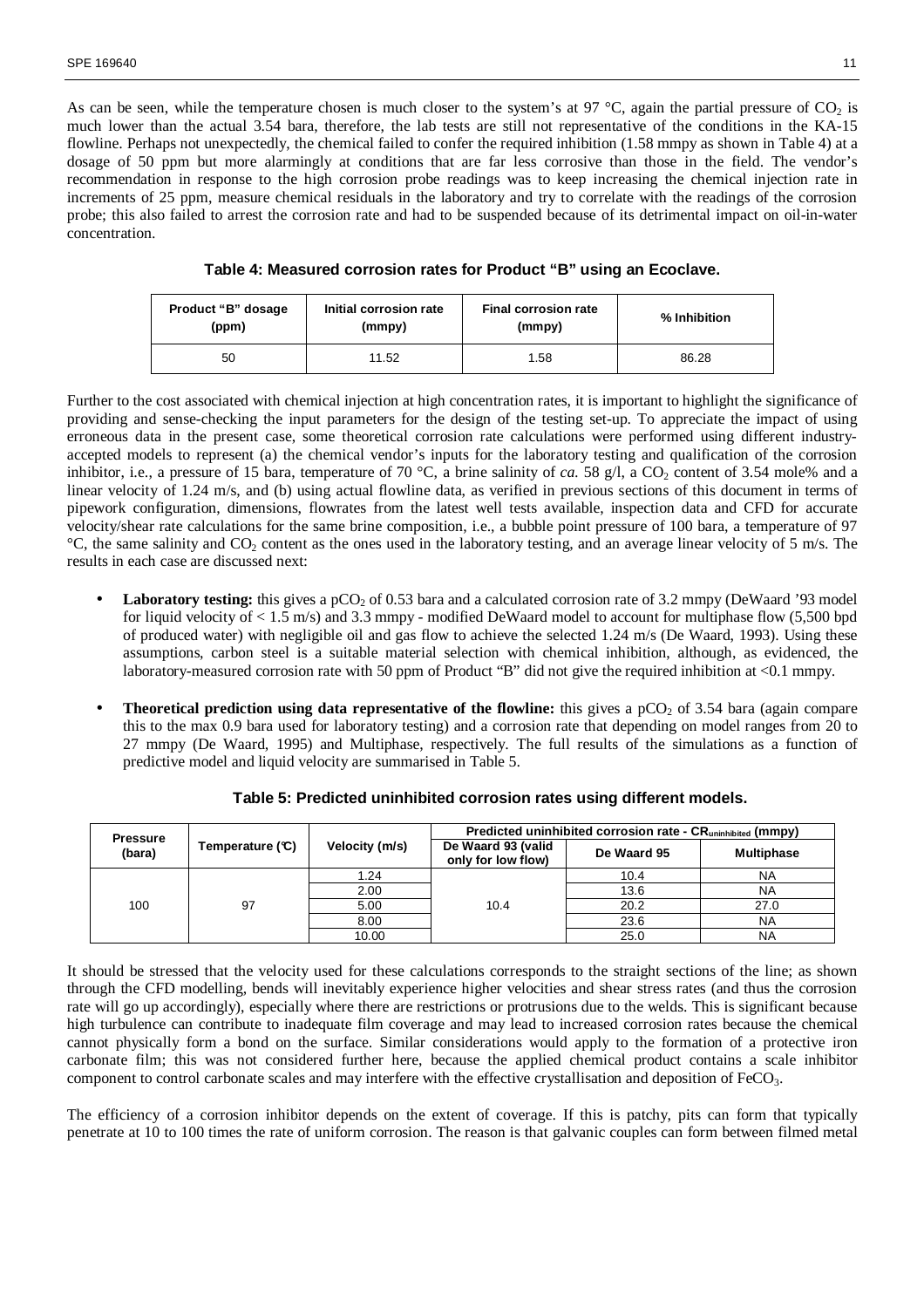and relatively bare metal. Depending on the ratio of areas of cathode and anodes the pit corrosion can have high rates and the inhibitor might not offer any protection at a certain pitting depth.

The conclusion drawn from these results in terms of flowline integrity is that the carbon steel material is experiencing a corrosive environment that may be outside its acceptable operating envelope; this is further supported by the laboratory results which even at corrosivity levels that proved to be milder than actual conditions failed to control corrosion rates to  $< 0.1$  mmpy. Of the calculated corrosion rates shown, even if the lowest value (i.e., 10.4 mmpy) was accepted as the most accurate or at least reasonably representative of the corrosivity of the fluid, it is unlikely that chemical inhibition would be sufficient to provide the protection required. A separate assessment for the risk of not finding an effective inhibitor and achieving an inhibited corrosion rate of  $\leq 0.1$  mmpy was also performed, using the following expression (Crossland, 2011):

$$
Environmental score = Temp (°C) / 40 + Shear (Pa) / 240 + TDS (ppm) / 125,000
$$

This gave an environmental score which is classed as "high" risk; what this means in practice is that the *in situ* conditions are very challenging for corrosion inhibition and there are significant problems in finding successful inhibitors. Inhibition is likely but concentrations of up to about 300 ppm or more in brine may be required. Therefore, it is highly unlikely that the applied dosage of 50 ppm would be realistically capable of controlling the corrosion rate to acceptable levels. As discussed, this has been corroborated both by the laboratory tests, as well as field experience.

Another thing to note is that from data available from test programmes it has been shown that for shear rates up to 320 Pa it has generally been possible to find an effective inhibitor through laboratory testing. Again that would require very high chemical injection rates that are at least an order of magnitude higher than what has been used here. In the present case, where wall shear stress rates in critical locations have been calculated to range between 200 and *ca.* 3,000 Pa, it would be remarkable if the injection of the corrosion inhibitor at 50 ppm would confer the desired benefit, especially since this injected product is a combined chemical (scale/corrosion inhibitor) and industry experience has indicated that these tend to be somewhat less effective than individual products.

#### **Original Material Selection**

Prompted by the findings of this investigation, it became apparent that a re-evaluation of the parameters used for the original material selection for the KA-15 flowline would be beneficial to help establish the suitability of carbon steel for the prevalent field conditions.

The KA-15 carbon steel flowline in place has a 6 mm corrosion allowance (CA) and is believed to have been designed for a service life of 20 years. The flowline is directly connected to the wellhead with an average wellhead pressure of 154 bara and a temperature of approximately 97 $\degree$ . The fluid currently has a water cut of 95% and contains 3.54% mol of CO<sub>2</sub>. On the basis of these parameters, the produced water pH was calculated using NORSOK (M-506, 2005) at approximately 5.1.

Having the benefit of the CFD analysis enabled a highly accurate determination of velocity and shear stress magnitudes in the system. The subsequent calculation of the corrosion allowance showed this to range between 22 and 52 mm for a 20 year design life (depending on flow conditions and corrosion inhibitor availability which has to be at least 90%), as shown in Table 6. It is important to note that as production profiles were not available, these calculations assume that each of the flow rates used (from 1.24 m/s to 10 m/s) remain unchanged throughout the line's service life.

In accordance with NORSOK (M-001, 2004) and ISO (21457, 2010) carbon steel is an acceptable material selection only when the corrosion allowance is up to 10 mm. As the calculated allowance here is much higher than this threshold, by definition either higher metallurgy (CRA) or cladding/lining of the carbon steel line would be required. Therefore, the original material selection was not correct for this application and like-for-like replacements are unlikely to mitigate against the integrity risk identified and quantified in this work.

|  | Table 6: Estimation of corrosion allowance for carbon steel (assuming a 90% corrosion inhibition |  |  |
|--|--------------------------------------------------------------------------------------------------|--|--|
|  | availability and a 20 year design life).                                                         |  |  |

|                |              | De Waard 95 | <b>Multiphase</b> |             |  |
|----------------|--------------|-------------|-------------------|-------------|--|
| Velocity (m/s) | $CR_u(mmpy)$ | $CA (mm)^T$ | $CR_u(mmpy)$      | $CA (mm)^T$ |  |
| 1.2            | 10.4         | 22.6        | <b>NA</b>         | NA          |  |
| 2.0            | 13.6         | 29.0        | NA                | NA          |  |
| 5.0            | 20.2         | 42.2        | 12.6              | 25.8        |  |
| 8.0            | 23.6         | 49.0        | <b>NA</b>         | <b>NA</b>   |  |
| 10.0           | 25.0         | 51.8        | NA                | NA          |  |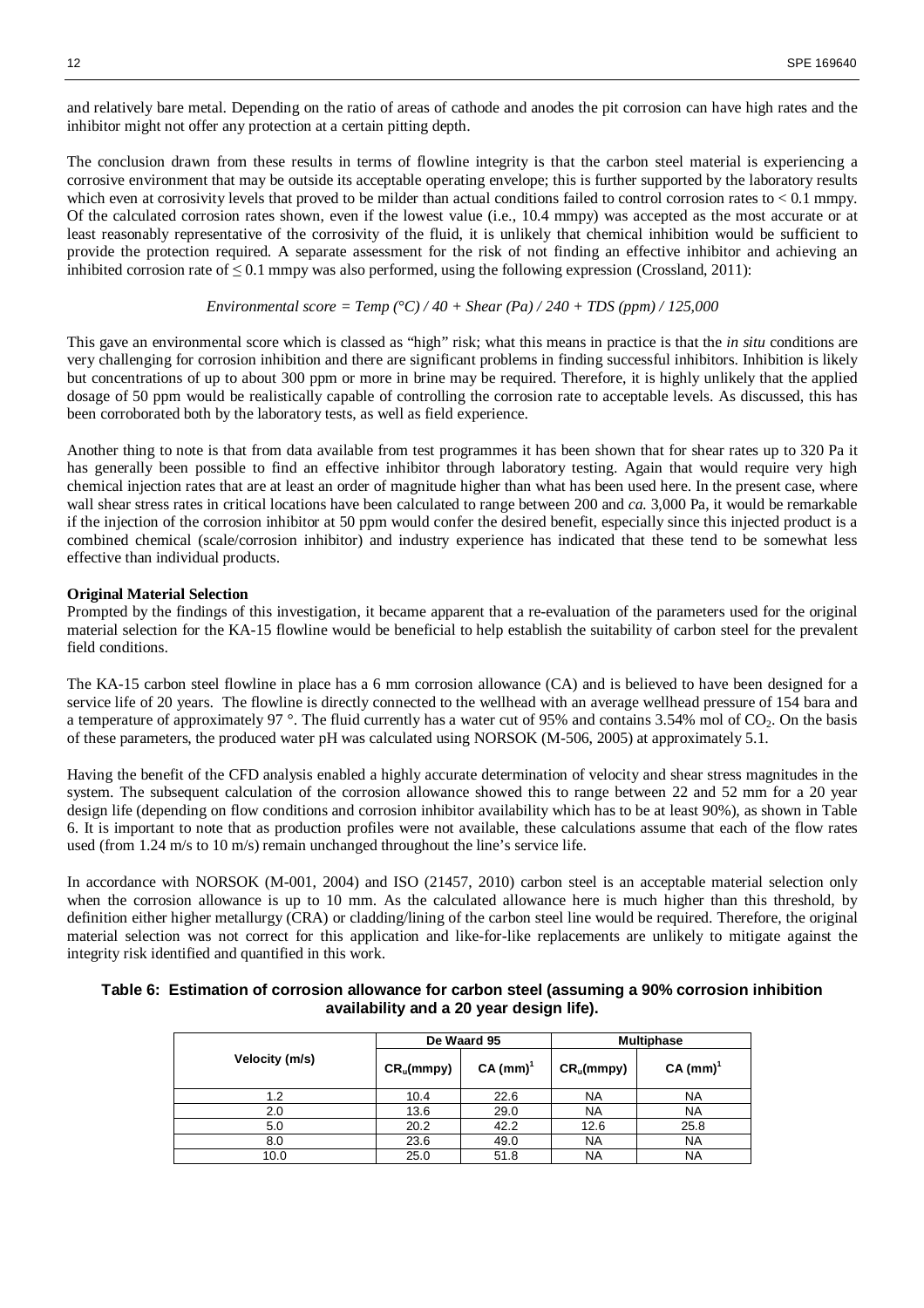$$
CA = \left(\frac{CIA\%}{100} * CR_1\right) * Design life + \left(\left(1 - \frac{CIA\%}{100}\right) * CR_u\right) * Design life (M001, 2004)
$$

#### **Conclusions**

A detailed study was performed to try and understand the root causes of the observed metal loss in the carbon steel KA-15 flowline despite the continuous injection of corrosion inhibitor. For this purpose, a number of parameters were evaluated and analysed, as follows:

- *Inspection results:* wall loss in excess of 0.1 mmpy has been reported through UT inspection, primarily at horizontal positions. A comparative analysis between the data from the corrosion probe and coupon (both in a vertical position) indicated a low corrosion rate (0.041 mmpy) for the coupon from only one retrieval result (January 2010 to August 2011) while the average probe result was 0.7 mmpy for the periods between September 2012 to February 2013. These results indicate that the flow in the horizontal regions near the dome ends was more severely affected by flow velocity effects than the vertical regions. The UT inspection reports observed high corrosion rates on the welds, reported as weld root erosion, with the results indicating that some features have already consumed the corrosion allowance of 6 mm.
- *Flow regime modelling:* conventional velocity modelling of flow in pipes assumes uniform flow for the cross sectional area. Whilst this may be true for some flow in straight pipelines, it is not the case in cases of more convoluted geometry, especially around bends and corners. For this reason, computational fluid dynamics was selected as the most analytically suitable approach to simulate the actual system. This modelling exercise highlighted numerous areas where the erosional velocity is in excess of acceptable thresholds as defined in relevant standards for soft materials such as carbon steel, depending on well flow rate.
- *Fluid corrosivity and inhibition strategy:* this review brought to light a number of deficiencies in how the fluid corrosivity was determined and consequently, how the chemical testing designed and approved to proceed. The latter has not been done on representative KA-15 conditions as the corrosive environment has been underestimated, e.g.,  $CO<sub>2</sub>$  partial pressure and fluid velocities (through the use of wrong pipework dimensions). In addition, the corrosion inhibitors have not historically been assessed for preferential weld corrosion, which is surprising, given the indications of PWC in the material failure investigation report (2006). The CFD results indicate that the shear stresses used for the chemical qualification testing were not representative of the system, as the velocities used in the laboratory were much lower than actual. Yet, even though the chemical failed to reduce the corrosion rate to values lower than 0.1 mmpy in laboratory testing at much milder conditions, its field application was not challenged or otherwise optimised.

An assessment of the corrosion inhibitor's ability to provide sufficient protection to the flowline showed that this is a 'high-risk' application and the chemical would need to be injected at dosage in the hundreds of ppm to attempt to control the excessive corrosion rates and at efficiency levels close to 100%, which is practically unattainable.

• *Suitability of material for field conditions (original material selection):* using accurate data for the calculation of expected corrosion rates and associated corrosion allowance, it was found that a corrosion allowance of at least 22 mm would be required so as to achieve the desired service life. However, when the calculated corrosion allowance for carbon steel is in excess of 10 mm, the material (even with inhibition) is not normally considered a suitable option according to NORSOK (M001, 2004) and ISO (21457, 2010). Therefore, this is an application that by default requires either a corrosion resistant alloy or lining/cladding of carbon steel.

It is clear from the analysis performed in this study that the root cause of the issue is erroneous material selection for the corrosive regime present in the KA-15 flowline. The persistence in trying to mitigate chemically has also helped identify some procedural gaps around chemical qualification, selection and internal approval. The use of CFD in addition, proved very helpful in quantifying the high wall shear stresses experienced in some parts of the system further confirming that using carbon steel with inhibition is not appropriate for the specific application.

#### **Acknowledgements**

The authors would like to thank Centrica UK for allowing the publication of this paper.